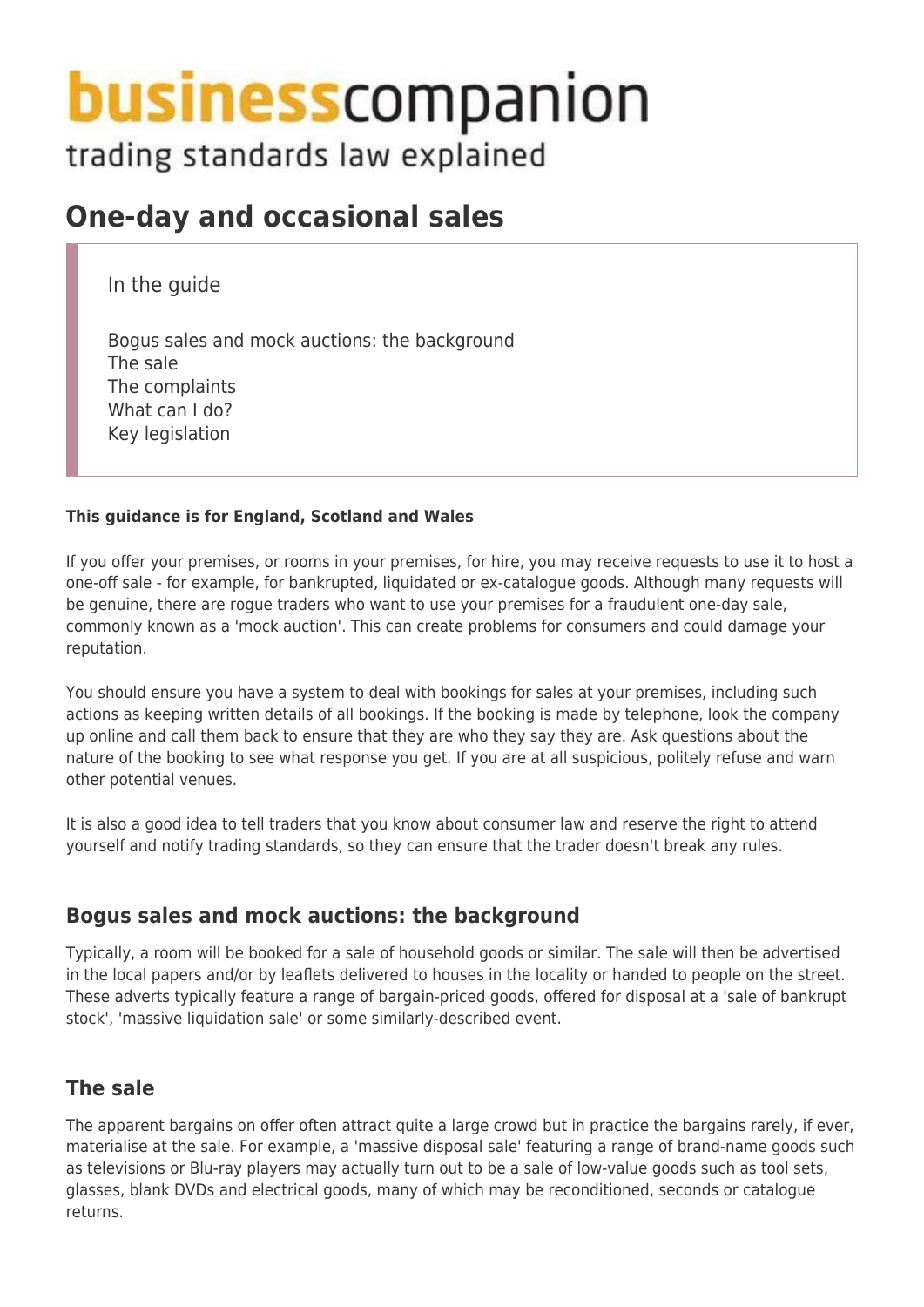The goods will not be on open sale but will instead be offered for sale during the course of a very slick sales promotion, delivered from a podium to a crowd of expectant consumers, who are very often completely taken in by sales tactics that rely on crowd psychology to generate excitement. These tactics may include asking consumers to put up their hands if they want to buy certain goods or a bag of goods, or selecting certain consumers to the exclusion of the rest of the audience.

In a typical sale, the salesperson will begin by offering low-value goods at giveaway prices. They will then proceed to develop the sales atmosphere by apparently offering for sale more valuable items. These items may actually be 'purchased' by the organisers' accomplices in the audience, adding to the excitement. A limited selection of brand-name electrical goods may be displayed on the sales rostrum without ever being sold. However, their presence keeps the audience's interest.

The organisers' aim is to reach a point where consumers are willing to hand over money to purchase the contents of sealed bin bags in the expectation that they contain quality goods. The consumers are told not to open the bags until they get outside, or at home, and it then turns out that they contain cheap, poor quality items or even faulty items and household bricks to add weight. By this time, it is usually too late. Even where the consumer is able to identify or contact the organisers to make a complaint, the organisers can be very unhelpful in dealing with them.

The sales practices described are likely to be 'banned practices' under the 'bait advertising' provisions (or 'bait and switch') of the Consumer Protection from Unfair Trading Regulations 2008. The promoter could face either prosecution or action under the Enterprise Act 2002 to prevent the practices. There could also be action against deceptive descriptions, pricing methods or fraud.

## **The complaints**

Typical complaints allege:

- misleading promotional material and sales methods
- the sale of faulty, misdescribed and poor quality goods
- difficulty in contacting the trader to obtain refunds

Venues have complained that the nature of the sale has been misrepresented to them when they accepted the booking and in some cases that they have not received payment for the booking. At some sales, members of the venue staff have had to deal with very angry consumers who held them responsible for resolving their grievances with the sales promoter.

### **What can I do?**

The obvious answer is to say no to any enquiries from sales organisers. However, if you are not sure whether the enquiry is from a genuine trader, ask some probing questions about the proposed sale when you receive the initial booking enquiry.

A booking form, including a code of conduct, has been prepared for venues to secure written agreement that the hirer will abide by certain terms and conditions. The form has been designed to prevent the conduct of a one-day sale of the type described above. You may also wish to refer to the terms and conditions provided on the form when the initial booking enquiry is received, to assist you in establishing the nature of the proposed sale. If you receive the right assurances from the enquirer, and decide to proceed with the booking, the hirer should be asked to sign the form. The booking form is attached (this form refers to the Chartered Trading Standards Institute's Guidance for Traders on Pricing Practices, which can be found in the guide 'Providing price information').